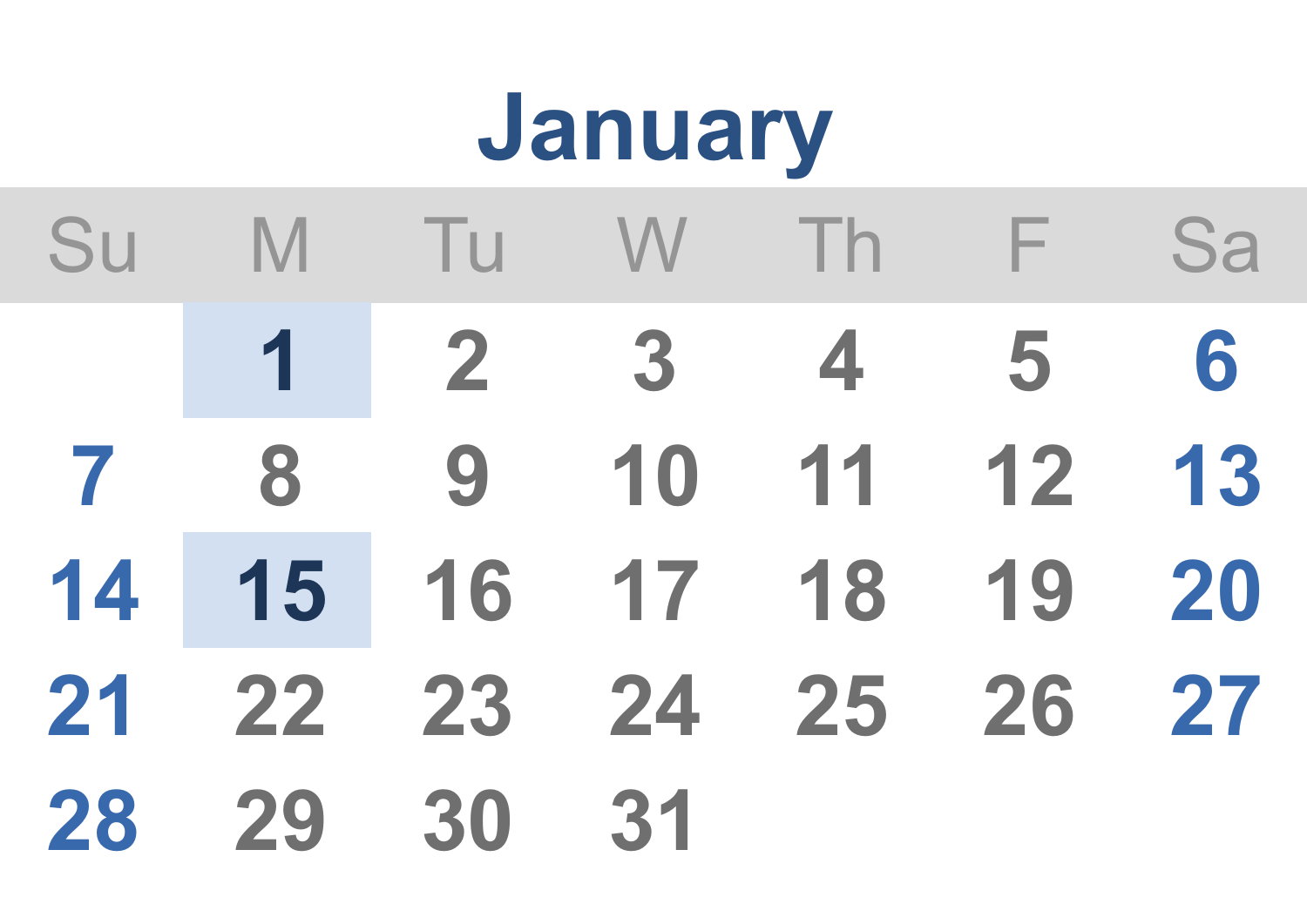# Su M Tu W Th F Sa **2 3 5 6 7 8 9 10 12 13 14 15 16 17 19 20 21 22 23 24 26 27 28 February**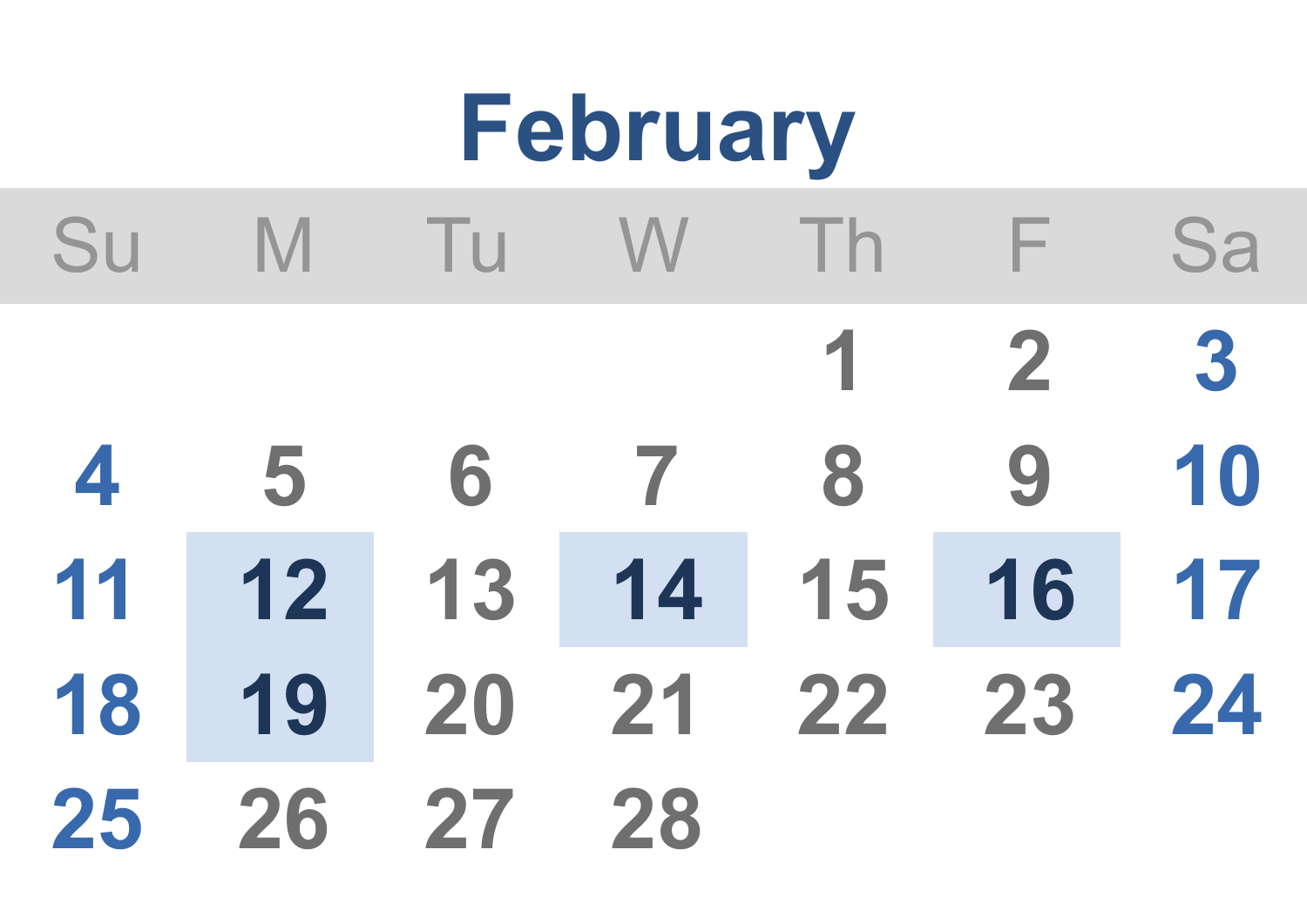| March |    |                         |    |    |              |    |
|-------|----|-------------------------|----|----|--------------|----|
| Su    | M  | $\overline{\mathsf{u}}$ |    |    | н            | Sa |
|       |    |                         |    | 1  | $\mathbf{2}$ | 3  |
| 4     | 5  | 6                       |    | 8  | 9            | 10 |
| 11    | 12 | 13                      | 14 | 15 | 16           | 17 |
| 18    | 19 | 20                      | 21 | 22 | 23           | 24 |
| 25    | 26 | 27                      | 28 | 29 | 30           | 31 |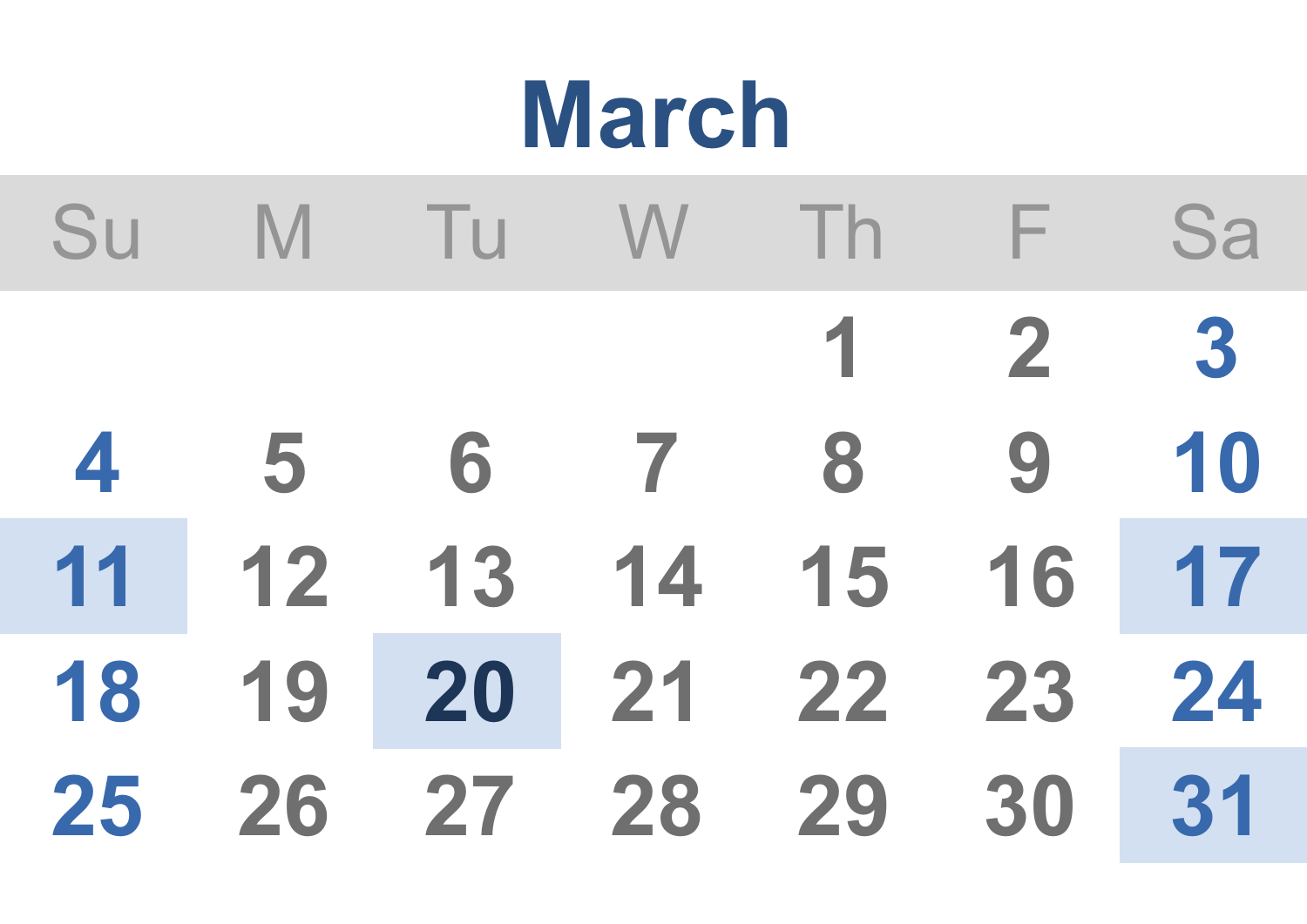## **A p r i l**

| Su | M           |                 | Tu W Th F                |                | Sa             |
|----|-------------|-----------------|--------------------------|----------------|----------------|
|    | $1 \quad 2$ | $3 \quad 4$     | $\overline{\phantom{a}}$ | $\overline{6}$ | $\overline{7}$ |
| 8  | 9           | $\overline{10}$ | $11 \quad 12$            | 13             | 14             |
| 15 | 16          | 17 18           | 19 20                    |                | 21             |
| 22 |             |                 | 23 24 25 26 27 28        |                |                |
| 29 | 30          |                 |                          |                |                |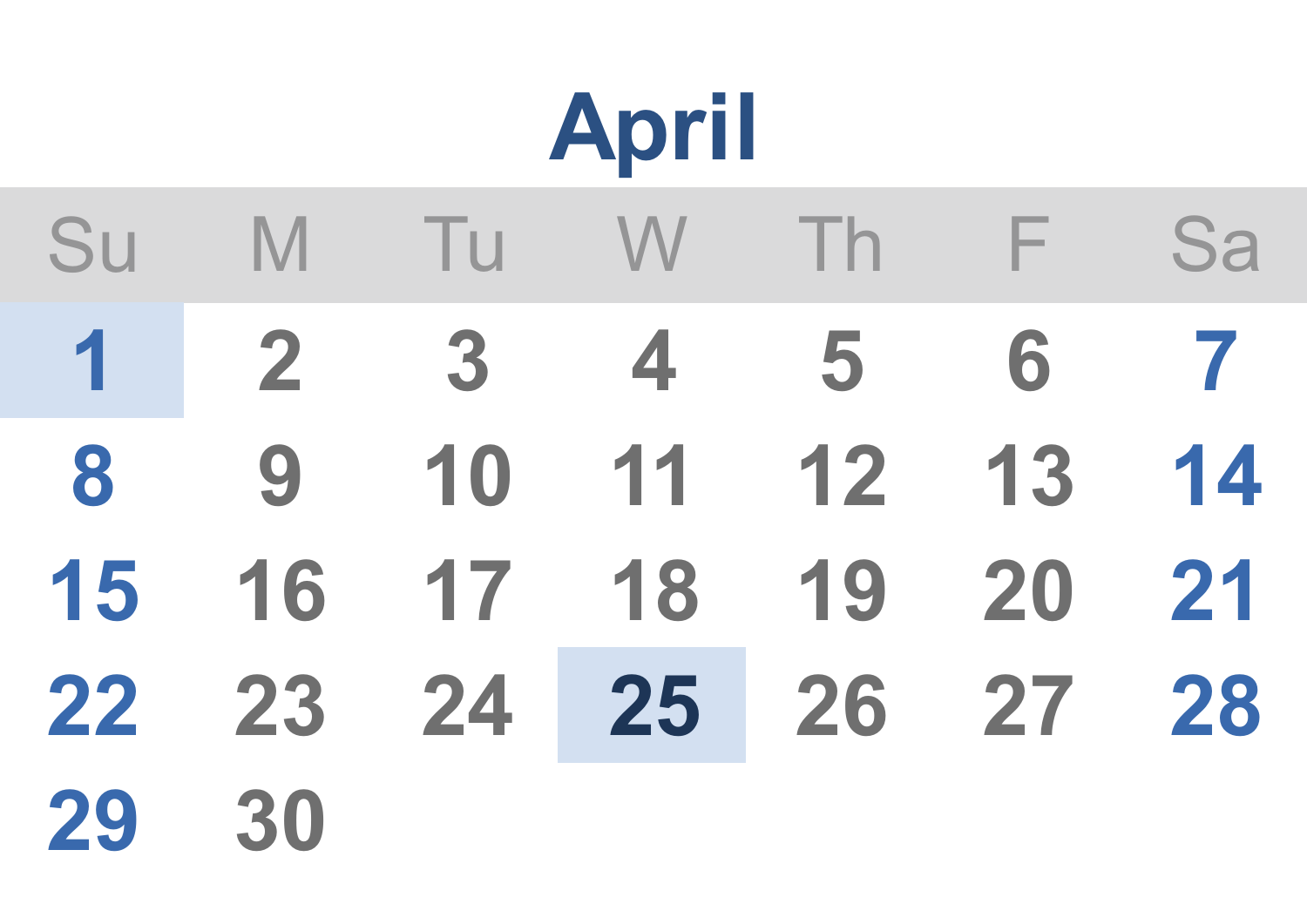| <b>May</b> |    |              |              |    |    |    |
|------------|----|--------------|--------------|----|----|----|
| Su         | M  | $\mathbf{H}$ | W            | Th | Н  | Sa |
|            |    | 1            | $\mathbf{2}$ | 3  | 4  | 5  |
| 6          |    | 8            | 9            | 10 | 11 | 12 |
| 13         | 14 | 15           | 16           | 17 | 18 | 19 |
| 20         | 21 | 22           | 23           | 24 | 25 | 26 |
| 27         | 28 | 29           | 30           | 31 |    |    |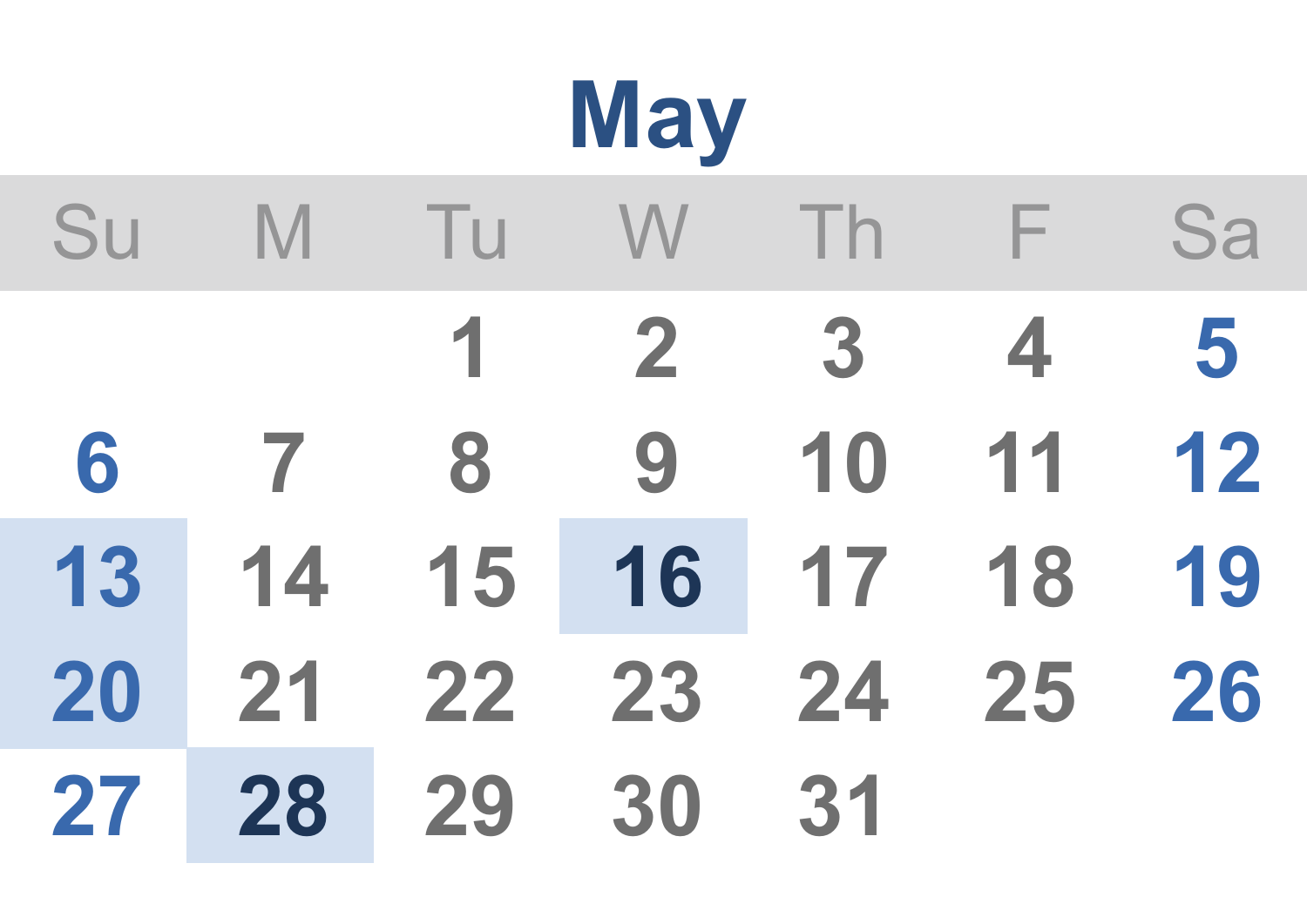# Su M Tu W Th F Sa **2 4 5 6 7 8 9 11 12 13 14 15 16 18 19 20 21 22 23 25 26 27 28 29 30 June**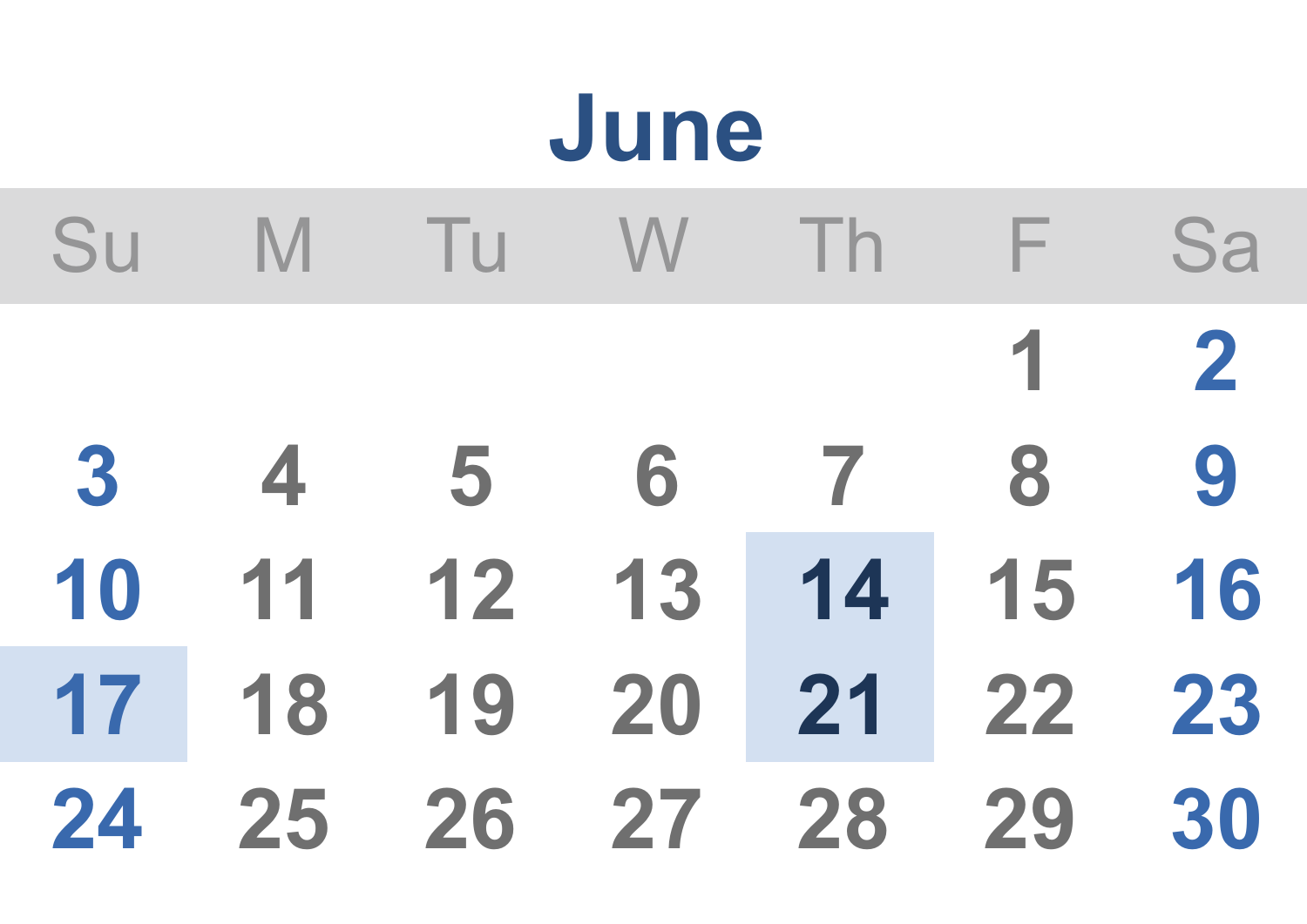|    |             |    | July |               |    |    |
|----|-------------|----|------|---------------|----|----|
| Su | M           | Tu | W    | $\mathsf{In}$ | Н  | Sa |
| 1  | $\mathbf 2$ | 3  | 4    | 5             | 6  | 7  |
| 8  | 9           | 10 | 11   | 12            | 13 | 14 |
| 15 | 16          | 17 | 18   | 19            | 20 | 21 |
| 22 | 23          | 24 | 25   | 26            | 27 | 28 |
| 29 | 30          | 31 |      |               |    |    |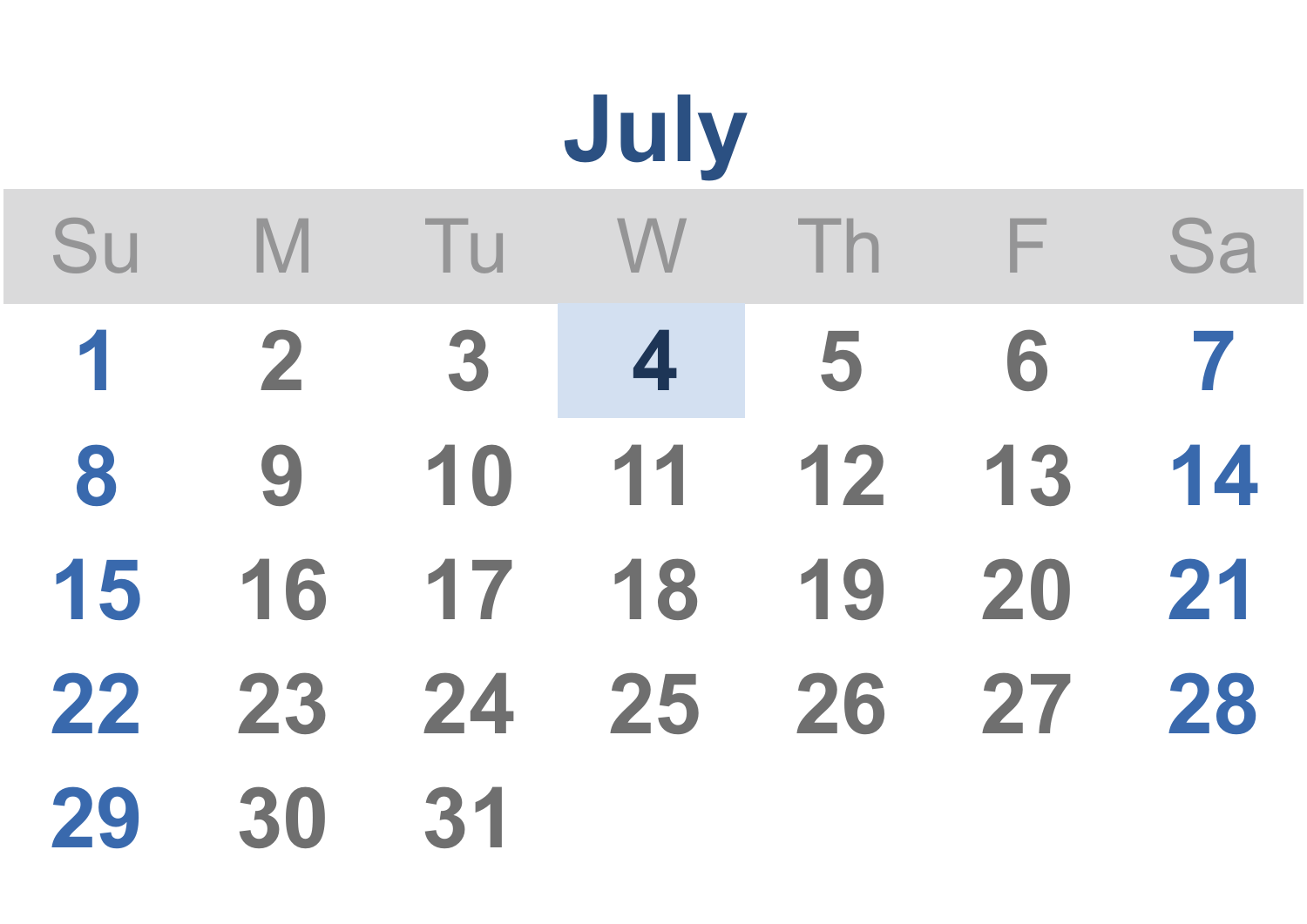| August |    |                     |    |              |    |    |
|--------|----|---------------------|----|--------------|----|----|
| Su     | M  | $\mathbf \mathbf I$ |    | $\ln$        | Е  | Sa |
|        |    |                     |    | $\mathbf{2}$ | 3  | 4  |
| 5      | 6  |                     | 8  | 9            | 10 | 11 |
| 12     | 13 | 14                  | 15 | 16           | 17 | 18 |
| 19     | 20 | 21                  | 22 | 23           | 24 | 25 |
| 26     | 27 | 28                  | 29 | 30           | 31 |    |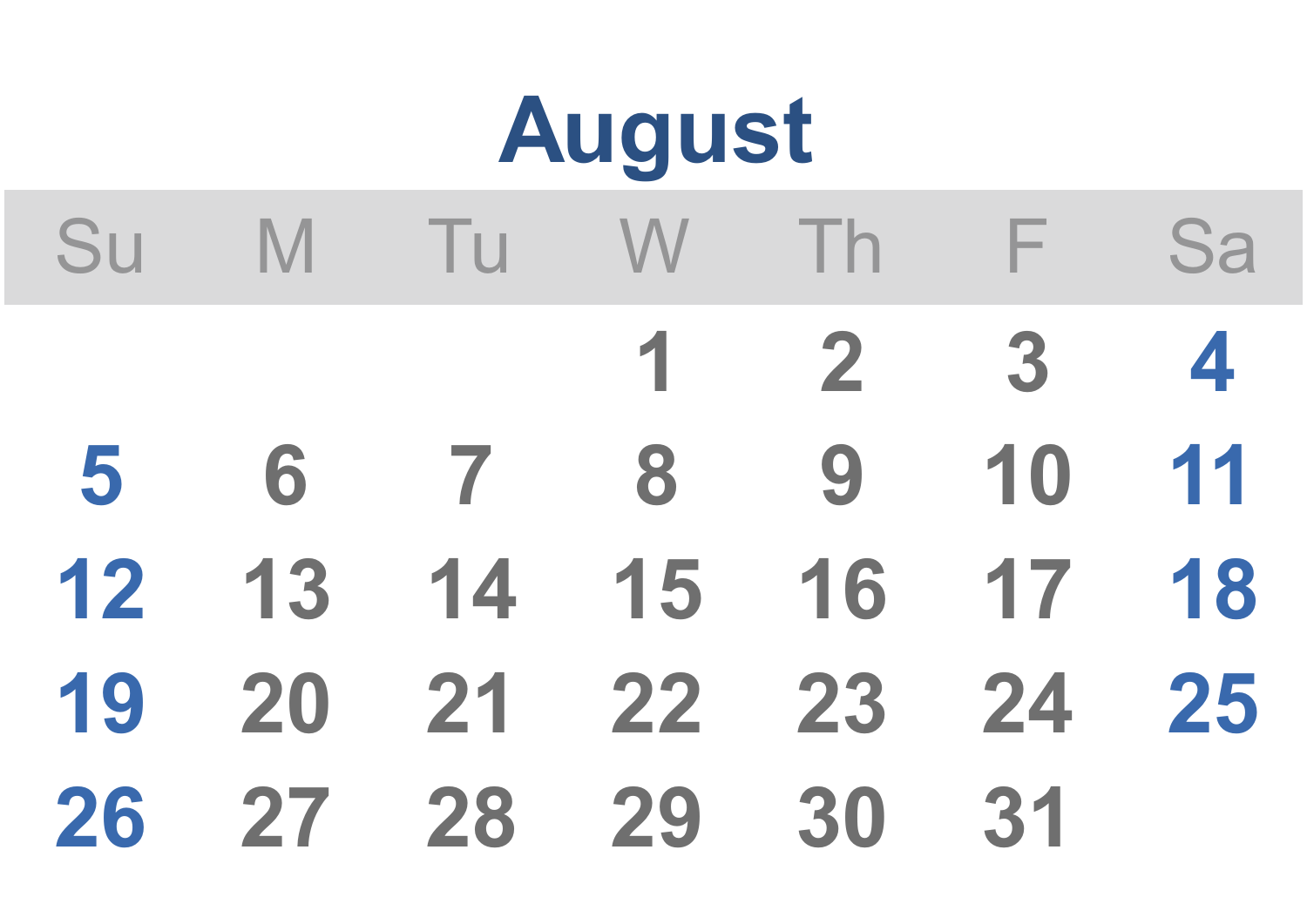### **September**

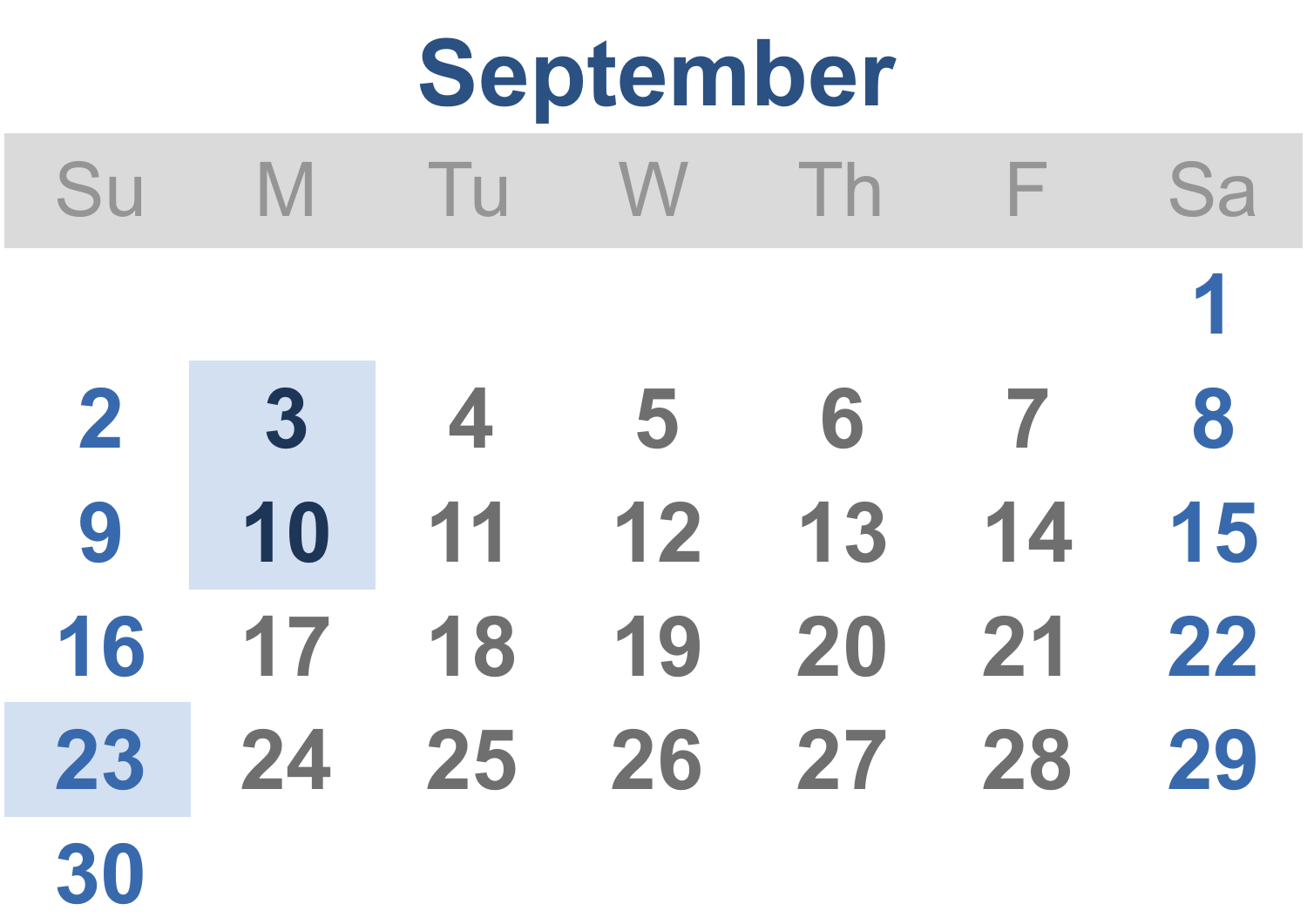## Su M Tu W Th F Sa **2 3 4 5 6 8 9 10 11 12 13 15 16 17 18 19 20 22 23 24 25 26 27 29 30 31 October**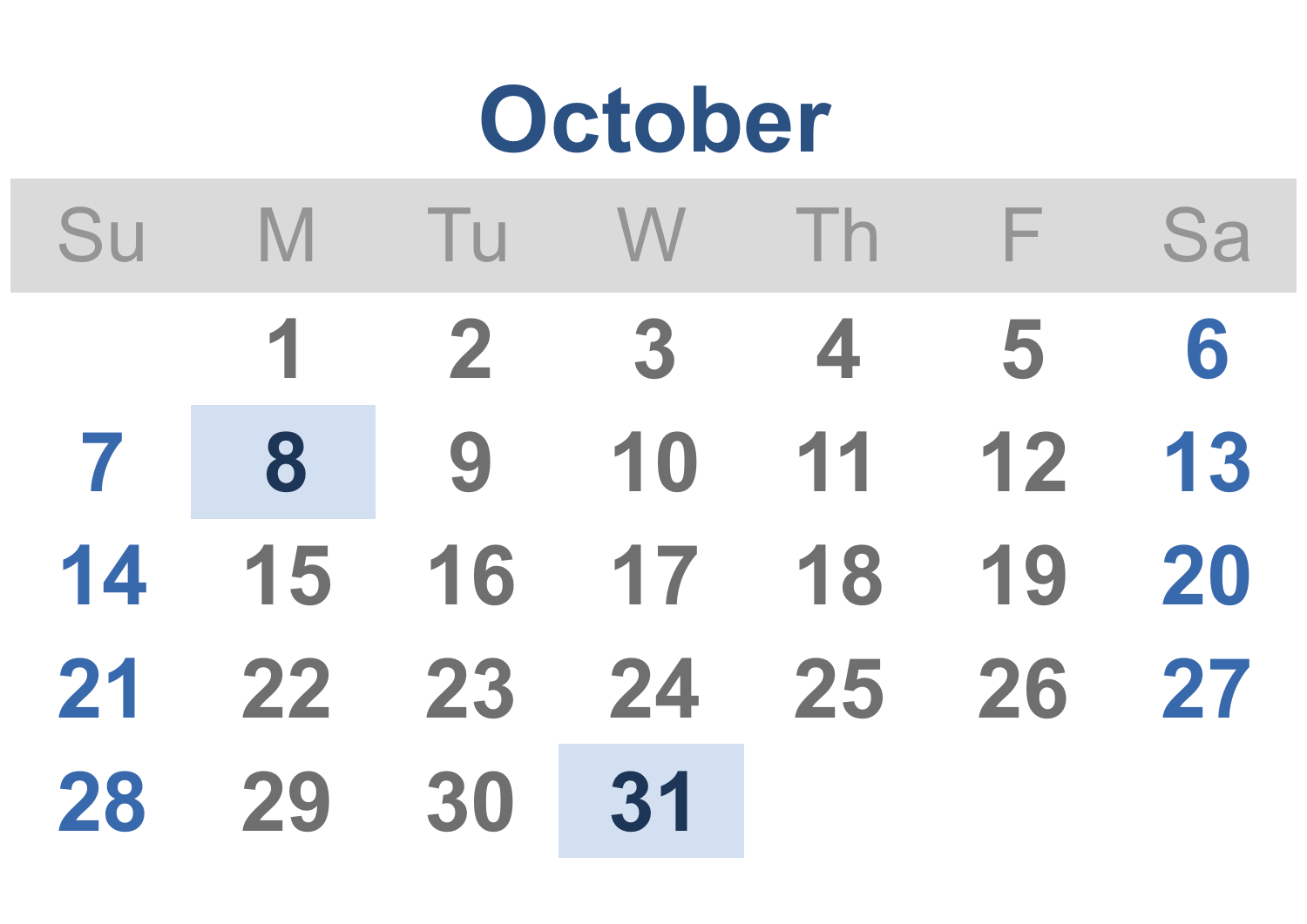# Su M Tu W Th F Sa **2 3 5 6 7 8 9 10 12 13 14 15 16 17 19 20 21 22 23 24 26 27 28 29 30 November**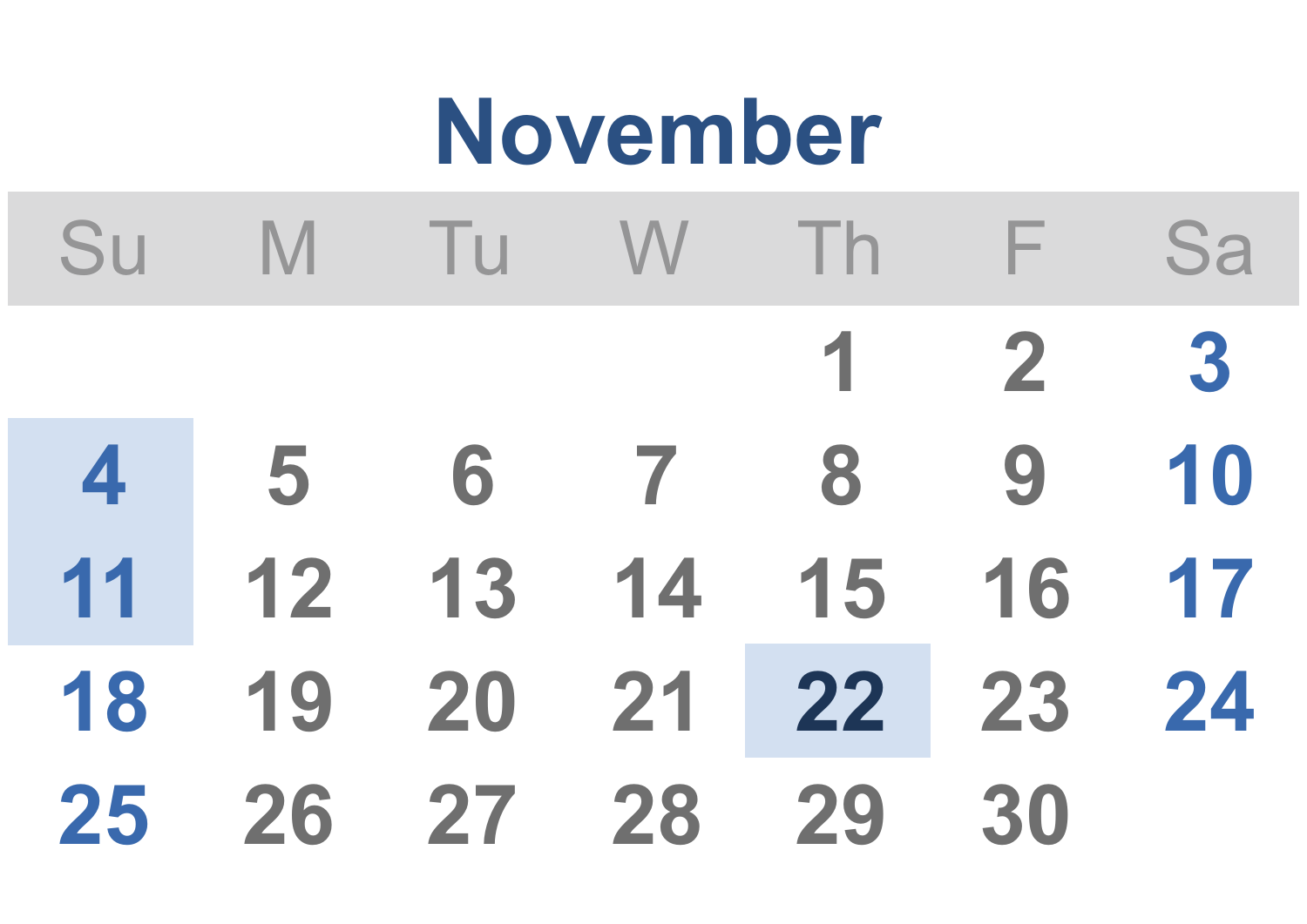#### **December**

| Su             | M. | TU                      | <b>W</b>                | $\ln$ | $\blacksquare$ | Sa |
|----------------|----|-------------------------|-------------------------|-------|----------------|----|
|                |    |                         |                         |       |                |    |
| $\overline{2}$ | 3  | $\overline{\mathbf{4}}$ | $\overline{\mathbf{5}}$ | 6     | $\overline{7}$ | 8  |
| 9              | 10 | 11                      | 12                      | 13    | 14             | 15 |
| 16             | 17 | 18                      | 19                      | 20    | 21             | 22 |
| 23             | 24 |                         | 25 26 27 28             |       |                | 29 |
| 30             | 31 |                         |                         |       |                |    |